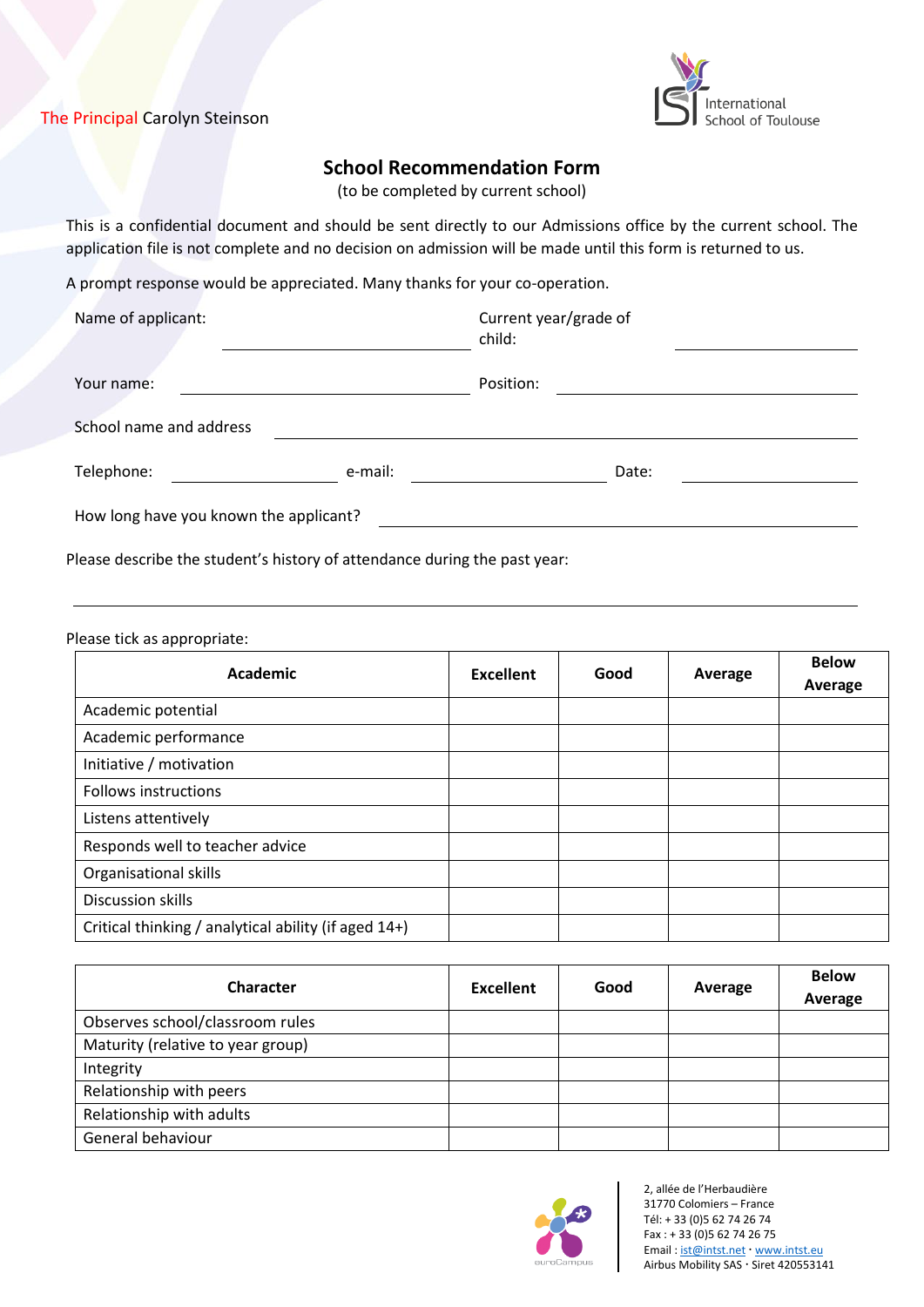## The Principal Carolyn Steinson



If you consider the student to be particularly strong or weak in any of the above, or there is any other information you would like to provide us about this students, please elaborate here or on a separate sheet.

### How would you describe the applicant's current performance? Tick as appropriate.

|                          | Below expected level | At expected level of | Above expected level |
|--------------------------|----------------------|----------------------|----------------------|
|                          | of year group        | year group           | of year group        |
| <b>Mathematics</b>       |                      |                      |                      |
| English (only for native |                      |                      |                      |
| speakers)                |                      |                      |                      |

Has the student received any Special Educational Support in the last 2 years? Please specify.

## English Language Profile (for non-native English speaking students only):

English is the International School of Toulouse's language of instruction. Please tick next to the paragraph that best describes the student's level of spoken and written English

| Has no understanding of very basic questions relating him/herself or his family. Cannot interact in                                                                                                                                                                                                                                                                                                                                                                       |
|---------------------------------------------------------------------------------------------------------------------------------------------------------------------------------------------------------------------------------------------------------------------------------------------------------------------------------------------------------------------------------------------------------------------------------------------------------------------------|
| English even when the other person talks slowly and clearly and is prepared to help.                                                                                                                                                                                                                                                                                                                                                                                      |
| Can understand and use familiar everyday expressions and very basic phrases. Can introduce<br>him/herself and others and can ask and answer questions about personal details such as where<br>he/she lives etc. Can interact in a simple way provided the other person talks slowly and clearly.                                                                                                                                                                          |
| Can understand sentences and frequently used expressions related to areas of most immediate<br>relevance. Can communicate in simple routine tasks requiring a simple and direct exchange of<br>information on familiar and routine matters. Can describe in simple terms aspects of his<br>background.                                                                                                                                                                    |
| Can understand the main points of clear standard input on familiar matters encountered in school,<br>leisure. Can produce simple connected text on topics which are familiar or of personal interest.<br>Can describe past experiences and events, dreams, hopes and briefly give reasons and explanations<br>for opinions and plans.                                                                                                                                     |
| Can understand the main ideas of complex texts on both concrete and abstract topics, including<br>technical discussions in a specific subject area. Can interact with a degree of fluency and<br>spontaneity that makes regular interaction with natives quite possible without strain for either<br>party. Can produce clear, detailed text on a wide range of subjects and explain a viewpoint on a<br>topical issue giving the advantages/ disadvantages of an option. |
| Can understand a wide range of demanding, longer oral and written texts, and can recognise<br>implicit meaning. Can express him/herself fluently and spontaneously without much obvious<br>searching for expressions. Can use language flexibility for social and academic purposes. Can<br>produce clear, well-structured, detailed texts on complex subjects, showing controlled use of<br>organisational patterns.                                                     |